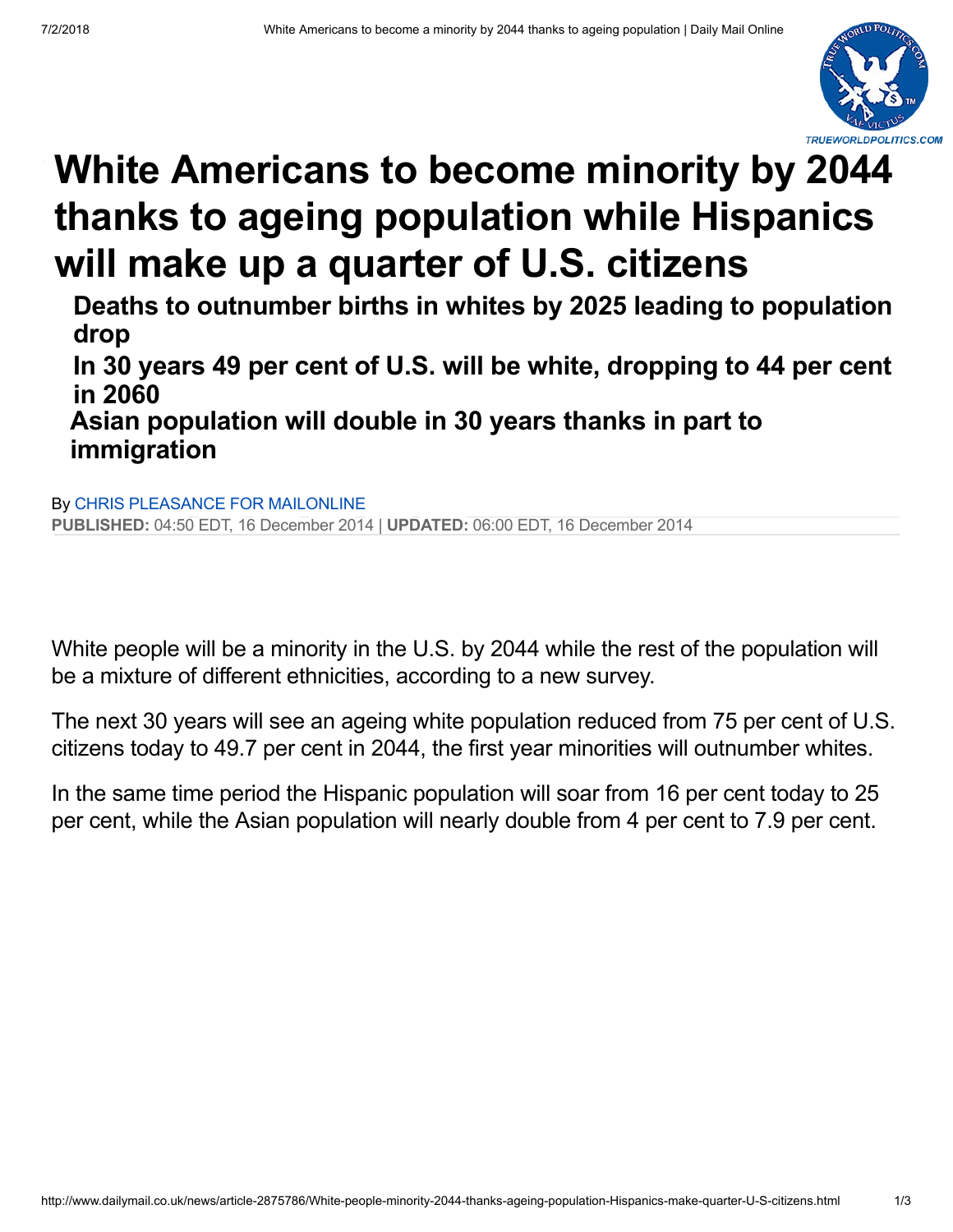7/2/2018 White Americans to become a minority by 2044 thanks to ageing population | Daily Mail Online



**The year 2044 will mark the first time that ethnic minorities will outnumber white Americans, with the Hispanic population growing from 17 per cent now to 25 per cent, while the Asian population will nearly double**

While whites will still be the single largest ethnic group in America by 2044, when all the minorities are added together, it will form a 'majority minority' population.

That trend will continue into 2060 when white people will make up around 44 per cent of Americans, according to research by Brookings Institution.

## **SHARE THIS ARTICLE**

## **RELATED [ARTICLES](http://www.dailymail.co.uk/news/article-2875786/White-people-minority-2044-thanks-ageing-population-Hispanics-make-quarter-U-S-citizens.html#)**

**President Trump? ['Apprentice'](http://www.dailymail.co.uk/news/article-2875535/President-Trump-Apprentice-star-says-s-substantial-chance-ll-run-2016-slaps-GOP-White-House-hopeful-Ted-Cruz-born-Canada.html) star says 'there's a very...**



**Nominee for Norwegian [ambassador](http://www.dailymail.co.uk/news/article-2875289/Nominee-Norwegian-ambassador-major-Obama-donor-pulls-cringeworthty-Senate-hearing-knew-Norway-s-government.html) who was major Obama donor...**

As younger generations opt for having fewer children, and delay parenthood into later life, deaths will begin to outnumber births in the white population by 2025, when numbers will start to decline.

By 2060 white people will still make up the majority of the senior population, with 55 per cent of over 65s being white, but among the young that drops to 48 per cent, with 64 per cent being minorities.